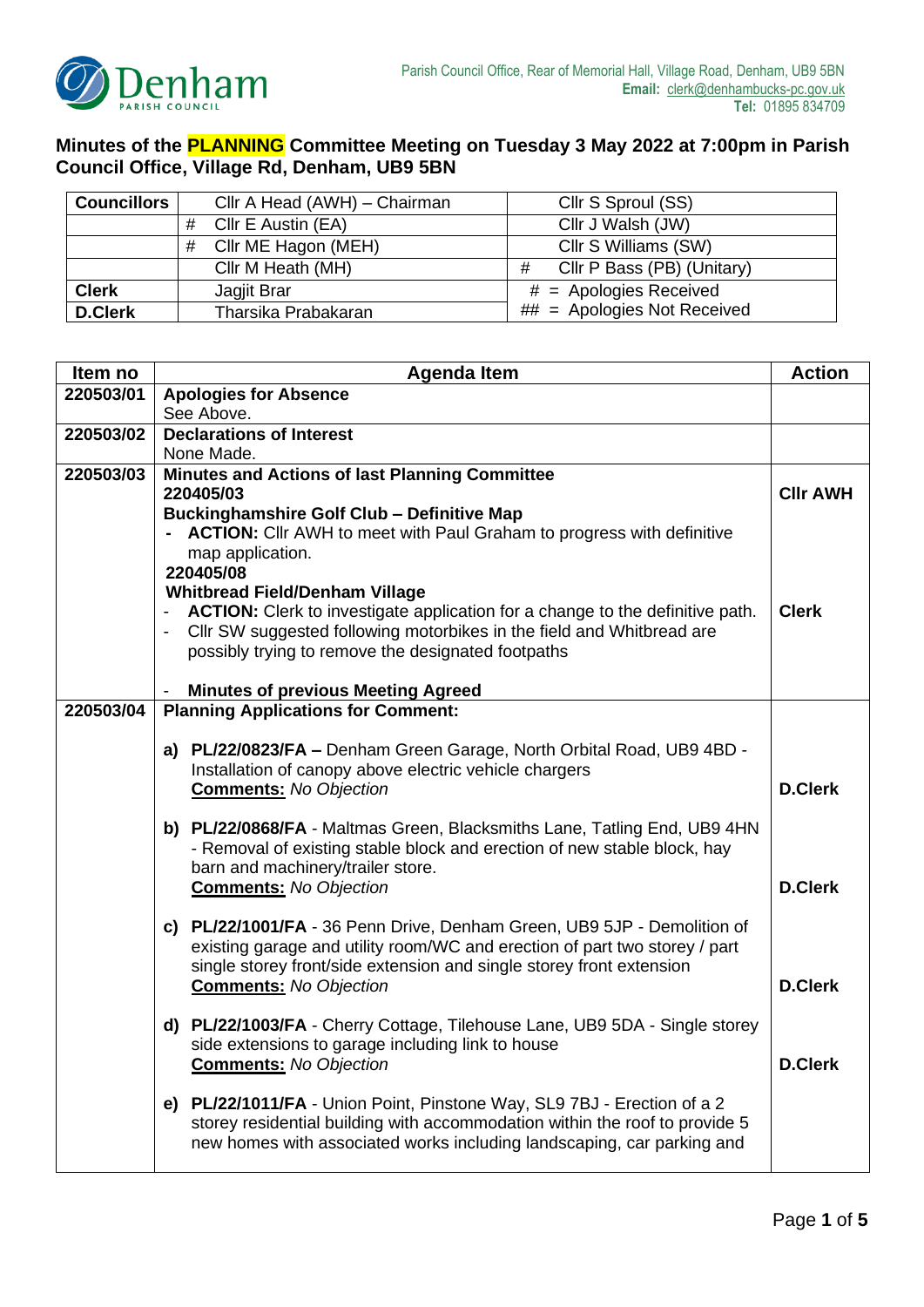|              | partial demolition of existing buildings (as approved under planning<br>permission ref: PL/20/3921/FA).<br><b>Comments:</b> No Objection                                                                                                                                                                                                                                                                                                           | <b>D.Clerk</b> |
|--------------|----------------------------------------------------------------------------------------------------------------------------------------------------------------------------------------------------------------------------------------------------------------------------------------------------------------------------------------------------------------------------------------------------------------------------------------------------|----------------|
| f)           | PL/22/1078/NMA - 64 Penn Drive, Denham Green, UB9 5JR - Non Material<br>Amendment to planning permission PL/21/4065/FA (Two storey side and<br>single storey rear extensions) to allow for an additional first floor front<br>window                                                                                                                                                                                                               |                |
|              | <b>Comments:</b> Objection - The Parish Council are in agreement with the<br>planning officer's recommendation that development must go through a Full<br>Application.                                                                                                                                                                                                                                                                             | <b>D.Clerk</b> |
| g)           | PL/22/1142/TP - 2-9 Edinburgh Gate, Denham Garden Village, UB9 5GB -<br>Lime x18 - Crown reduce by 2.5/3 mtrs (TPO/SBDC/2001/4)<br><b>Comments:</b> No Objection, The Parish would like the arboriculturist to<br>recommend when work is to be done as we are in bird nesting season.                                                                                                                                                              | <b>D.Clerk</b> |
|              | h) PL/22/1035/VRC - 33 Knighton Way Lane, New Denham, UB9 4EG -<br>Removal of condition 3 (obscure glazing) of planning permission<br>PL/20/1153/FA (Single storey side infill extension, roof extension and loft<br>conversion with addition of side dormer and 4 side rooflights, changes to<br>doors and windows) to allow the rearmost first floor dormer window in the<br>southwest side elevation to be openable and fitted with clear glass |                |
|              | (retrospective)<br><b>Comments:</b> Objection - The Parish Council would recommend that glazing<br>remains obscured as per condition 3 on PL/20/1153/FA's Decision Notice<br>and would support action from Enforcement as this is a retrospective<br>application.                                                                                                                                                                                  | <b>D.Clerk</b> |
| i)           | PL/22/1118/FA - Tylings, Tilehouse Lane, Denham, UB9 5DD - Single<br>storey rear extension and alterations to some windows and doors<br><b>Comments:</b> No Objection                                                                                                                                                                                                                                                                              | <b>D.Clerk</b> |
| j)           | PL/22/1124/FA - 49A Lower Road, Higher Denham, UB9 5ED - Single<br>storey infill front extension, garage conversion, raised flat roof over single<br>storey front projections, removal of chimney and alterations to ground floor<br>rear windows/doors<br><b>Comments:</b> No Objection                                                                                                                                                           | <b>D.Clerk</b> |
| k)           | PL/22/1197/HB - Wrango Hall, Village Road, UB9 5BH - "Listed Building<br>Consent for internal works for repair to stone floor, new chimney piece and<br>stone hearth slab, 2 new double door leaves, new screen window,<br>reinstatement of truncated north chimney stack (part retrospective), glazing<br>of loft opening in west gable and wood fibre insulation and refixing the loft<br>door externally"                                       |                |
| $\mathbf{I}$ | <b>Comments:</b> No Objection<br>PL/22/1235/FA - Woodside House, 22A Woodhurst Drive, Denham Green,<br>UB9 5LL - Two storey side, part two, part single storey rear extensions and<br>new wood board fencing fronting Woodhurst Drive<br><b>Comments:</b> Objection - The Parish Council are concerned this                                                                                                                                        | <b>D.Clerk</b> |
|              | development has exceeded the 50% increase in its footprint.<br>m) PL/22/0173/HB - Buckinghamshire Golf Club, Denham Court Drive, UB9<br>5PG - Listed Building Consent Application for extension and alterations to                                                                                                                                                                                                                                 | <b>D.Clerk</b> |
|              |                                                                                                                                                                                                                                                                                                                                                                                                                                                    |                |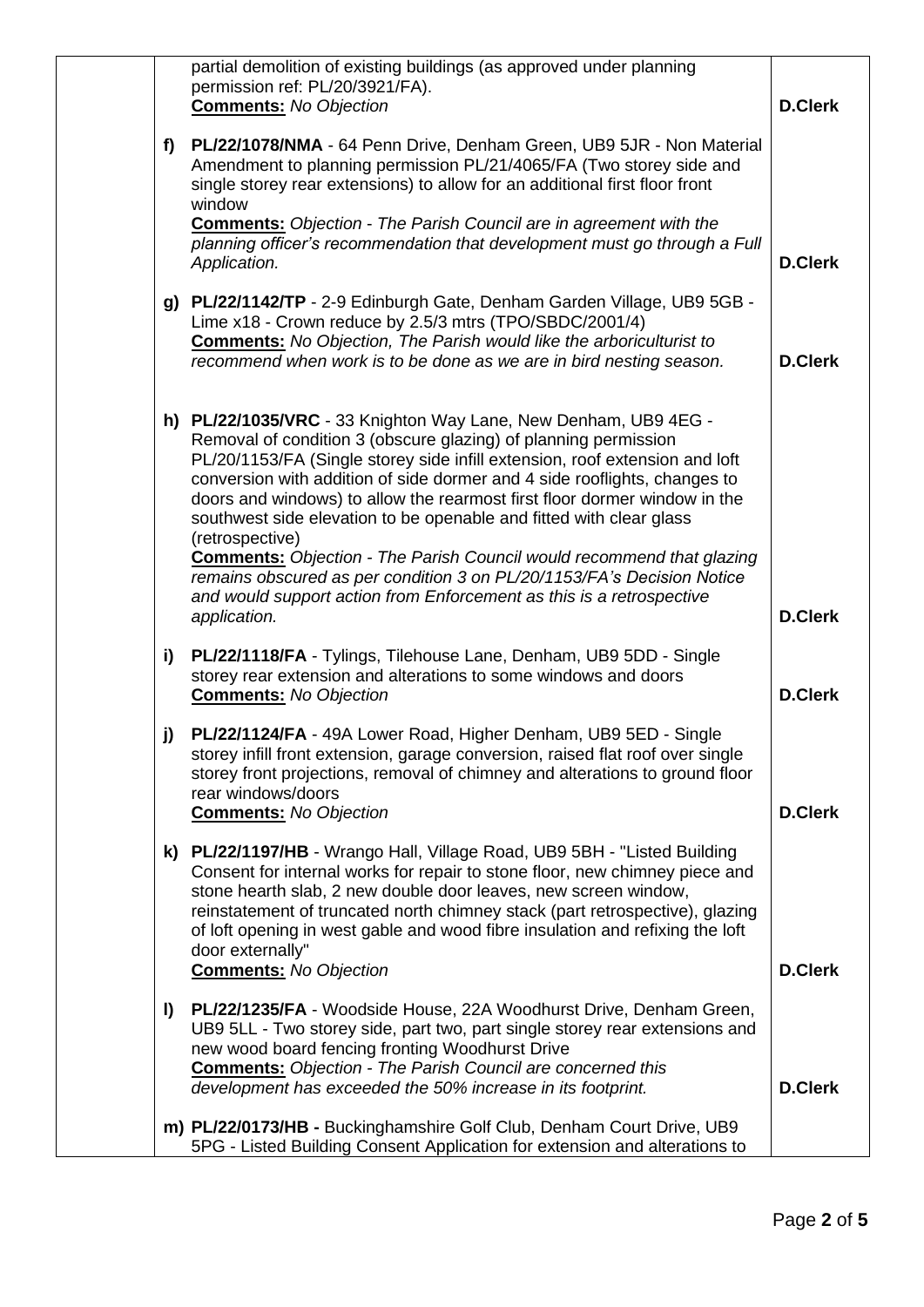|           | clubhouse including single storey extension to create a new entrance area<br>with lockers, pro shop, orangery, reception and lounge area.<br>Reconfiguration of ground, mezzanine and first floor areas, conversion of<br>detached refuse building to a swing studio, changes to windows and doors<br>and alterations to the vehicle/servicing drop off area with driveway<br>resurfacing.<br>The application has now been amended in the following way:<br>Change to rooflight to Japanese Baths. Brick wall housing existing rooflight<br>altered.<br><b>Comments:</b> No Objection                                                                                                                                                                                                                                                                                                                                                                                                                                    | <b>D.Clerk</b> |
|-----------|--------------------------------------------------------------------------------------------------------------------------------------------------------------------------------------------------------------------------------------------------------------------------------------------------------------------------------------------------------------------------------------------------------------------------------------------------------------------------------------------------------------------------------------------------------------------------------------------------------------------------------------------------------------------------------------------------------------------------------------------------------------------------------------------------------------------------------------------------------------------------------------------------------------------------------------------------------------------------------------------------------------------------|----------------|
|           | n) PL/22/0172/FA - Buckinghamshire Golf Club, Denham Court Drive, UB9<br>5PG - Extension and alterations to clubhouse including single storey<br>extension to create a new entrance area with lockers, pro shop, orangery,<br>reception and lounge area. Reconfiguration of ground, mezzanine and first<br>floor areas, conversion of detached refuse building to a swing studio,<br>changes to windows and doors and alterations to the vehicle/servicing drop<br>off area with driveway resurfacing.<br>The application has now been amended in the following way:<br>Change to rooflight to Japanese Baths. Brick wall housing existing rooflight<br>altered.<br><b>Comments:</b> No Objection                                                                                                                                                                                                                                                                                                                        | <b>D.Clerk</b> |
|           | o) PL/21/4908/FA - Buckinghamshire Golf Club, Denham Court Drive, UB9<br>5PG - Erection of a starters hut, halfway house and two access gates.<br>The application has now been amended in the following way:<br>A formal pedestrian access has been re-instated beside the proposed West<br>Gate and retained at the South Gate.<br><b>Comments:</b> No further comments following amendment to plans.<br><b>ACTION:</b> Clerk to state this issue in 'In and Around' as due to high number                                                                                                                                                                                                                                                                                                                                                                                                                                                                                                                              | <b>Clerk</b>   |
|           | of objections to this application they have now installed a public access.<br>p) PL/22/0591/VRC - Anoopam Mission, Brahmajyoti, The Lea, Western<br>Avenue, Denham, Buckinghamshire UB9 4NA - Variation of condition 3<br>(Restriction to use for religious purposes by Anoopam Mission) of<br>application PL/21/1578/VRC relating to variations of the original planning<br>permission 13/01166/FUL (Redevelopment of site to provide new mission<br>comprising temple, accommodation building, dining hall and offices.<br>Landscape works including creation of new pond.) to allow use of facilities<br>by other faith groups.<br><b>Comments:</b> The Parish Council formally agreed to call in this application at<br>the meeting of the Full Council on 11 April 2022. A formal request was sent<br>to Buckinghamshire Council for review at the South Bucks Planning<br>Committee on 30 <sup>th</sup> March 2022.<br>Cllr AWH stated that Unitary Cllr Santokh Chhokar has also 'called-in' this<br>application. | <b>D.Clerk</b> |
| 220503/05 | <b>Permitted Development Applications for Comment:</b>                                                                                                                                                                                                                                                                                                                                                                                                                                                                                                                                                                                                                                                                                                                                                                                                                                                                                                                                                                   |                |
|           | a) PL/22/1334/PNE - Hollybush Farm, Hollybush Lane, UB9 4HG -<br>Notification under The Town and Country Planning (General Permitted<br>Development) Order 2015, Schedule 2, Part 1, Class A for: single storey<br>rear extensions (depth extending from the original rear wall of 8 metres,<br>maximum height 4 metres, eaves height 4 metres)                                                                                                                                                                                                                                                                                                                                                                                                                                                                                                                                                                                                                                                                          |                |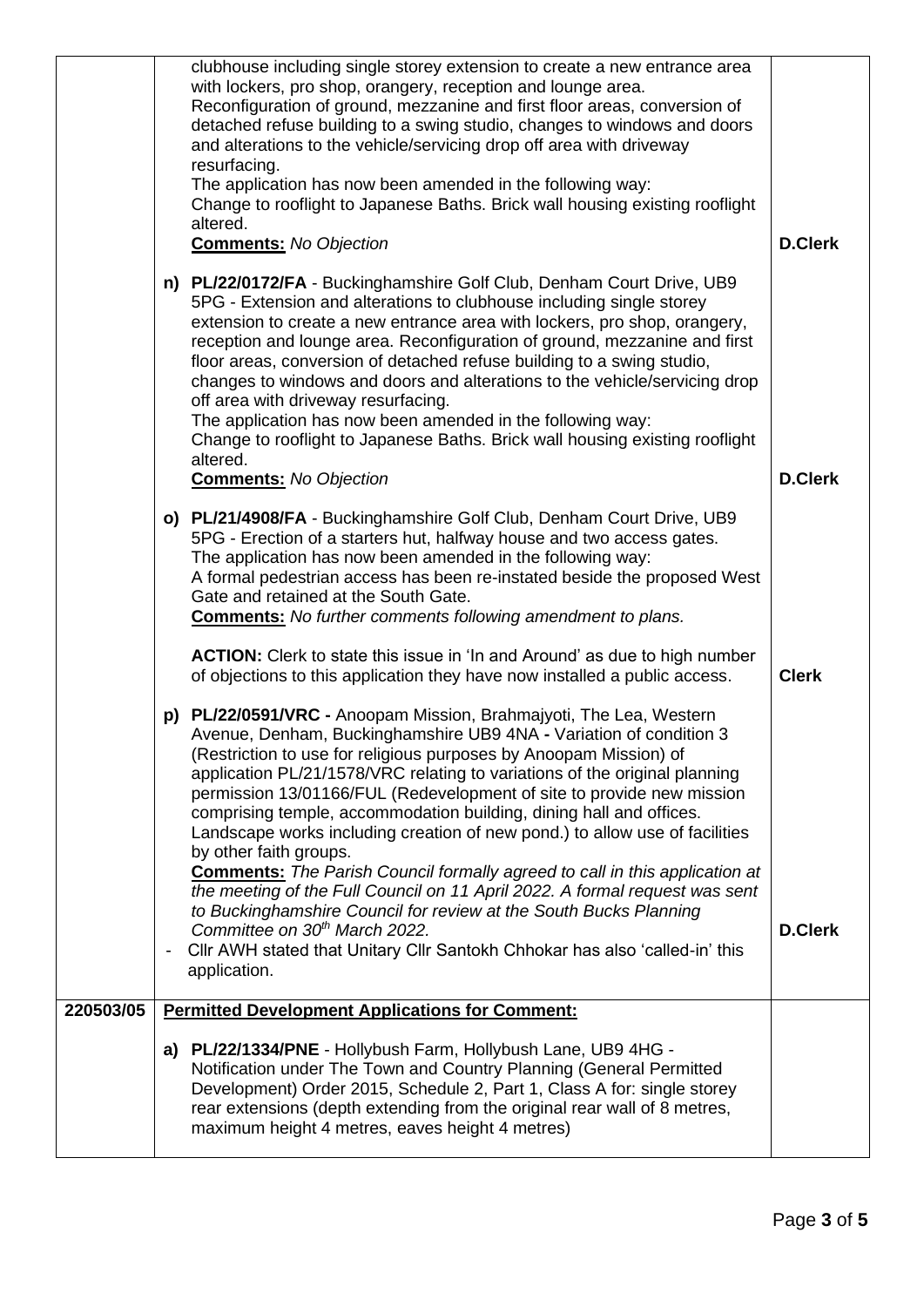|           | <b>Comments:</b> Objection - The Parish Council are concerned that the two<br>extensions to both sides and rear are not within the permitted development<br>rules and would advise a full planning application is submitted.                                                                                                                                                                                                                                                                                                                                                                                       |                 |
|-----------|--------------------------------------------------------------------------------------------------------------------------------------------------------------------------------------------------------------------------------------------------------------------------------------------------------------------------------------------------------------------------------------------------------------------------------------------------------------------------------------------------------------------------------------------------------------------------------------------------------------------|-----------------|
|           | b) PL/22/0974/SA - 86 Newtown Road, New Denham, UB9 4BD- Certificate<br>of Lawfulness for proposed garage conversion and loft conversion including<br>rear dormer                                                                                                                                                                                                                                                                                                                                                                                                                                                  |                 |
|           | <b>Comments:</b> No objection - The Parish Council supports the planning<br>officer's decision in issuing the Certificate of Lawfulness.                                                                                                                                                                                                                                                                                                                                                                                                                                                                           | <b>D.Clerk</b>  |
|           | c) PL/22/1316/NMA - Sewage Works, Amersham Road, G0167errards Cross,<br>SL9 7BQ - Non Material Amendment to planning permission<br>PL/20/4234/FA (Energy storage compound, associated equipment,<br>infrastructure, fencing and lighting columns) to allow for changes to the<br>layout.<br><b>Comments: No Objection</b>                                                                                                                                                                                                                                                                                          | <b>D.Clerk</b>  |
|           | d) PL/22/0167/VRC - Uxbridge Business Park, Oxford Road, New Denham,<br>Denham, Buckinghamshire - Variation of condition 15 (approved plans) of<br>application PL/20/2938/VRC relating to variations of the original planning<br>permission PL/19/0938/FA (Erection of 4 no. single storey decks to form<br>270 additional spaces within the car parking areas of Plots 1, 2, 3 and 4<br>Uxbridge Business Park with associated landscaping and infrastructure.) to<br>allow for alterations to the layout of the parking decks to Plots 1, 2, 3 and 4<br>and new lighting totems<br><b>Comments:</b> No Objection | <b>D.Clerk</b>  |
| 220503/06 | <b>Planning Application Appeals:</b><br>There were no new Planning Appeals.                                                                                                                                                                                                                                                                                                                                                                                                                                                                                                                                        |                 |
|           | Clerk noted the planning appeal APP/N0410/C/22/3292966 Kingcup Farm<br>Willets Lane from previous meeting and that a resident called stating that<br>she had sent an email to Cllr SW and Cllr GH regarding issues on Willets<br>Lane and had no response.                                                                                                                                                                                                                                                                                                                                                         |                 |
|           | <b>ACTION:</b> D. Clerk to call the resident back to and clarify the issues on<br>Willets Lane and monitor the tracker for updates.                                                                                                                                                                                                                                                                                                                                                                                                                                                                                | <b>D.Clerk</b>  |
| 220503/07 | <b>Buckinghamshire Golf Club - Definitive Map</b><br>Cllr AWH stated the even though the planning application has now been<br>amended to allow for pedestrian access we still need to progress with the<br>definitive map and will progress meeting with Paul Graham.                                                                                                                                                                                                                                                                                                                                              | <b>CIIr AWH</b> |
| 220503/08 | Definitive Map - Whitbread Field/Denham Village<br>- ACTION pending from previous Planning Meeting.                                                                                                                                                                                                                                                                                                                                                                                                                                                                                                                | <b>Clerk</b>    |
| 220503/09 | Local Heritage List - Neighbourhood Plan<br>Cllr JW advised that this was a short term funded project now they are<br>encouraging people to volunteer to produce a heritage list.<br><b>ACTION:</b> Cllr AWH to ask Denham History Community Project if they can<br>help prepare the heritage list.                                                                                                                                                                                                                                                                                                                | <b>CIIr AWH</b> |
| 220503/10 | <b>Ongoing Planning Issues and Application Monitoring</b><br>Soin Lounge<br>$\blacksquare$<br>Pinewood Liaison Group<br>٠<br>Clerk reported there is a Liaison Group meeting upcoming this month<br>which the details were forwarded to CIIr AWH and CIIr JW.<br><b>SSSI Old Rectory Lane</b>                                                                                                                                                                                                                                                                                                                      |                 |